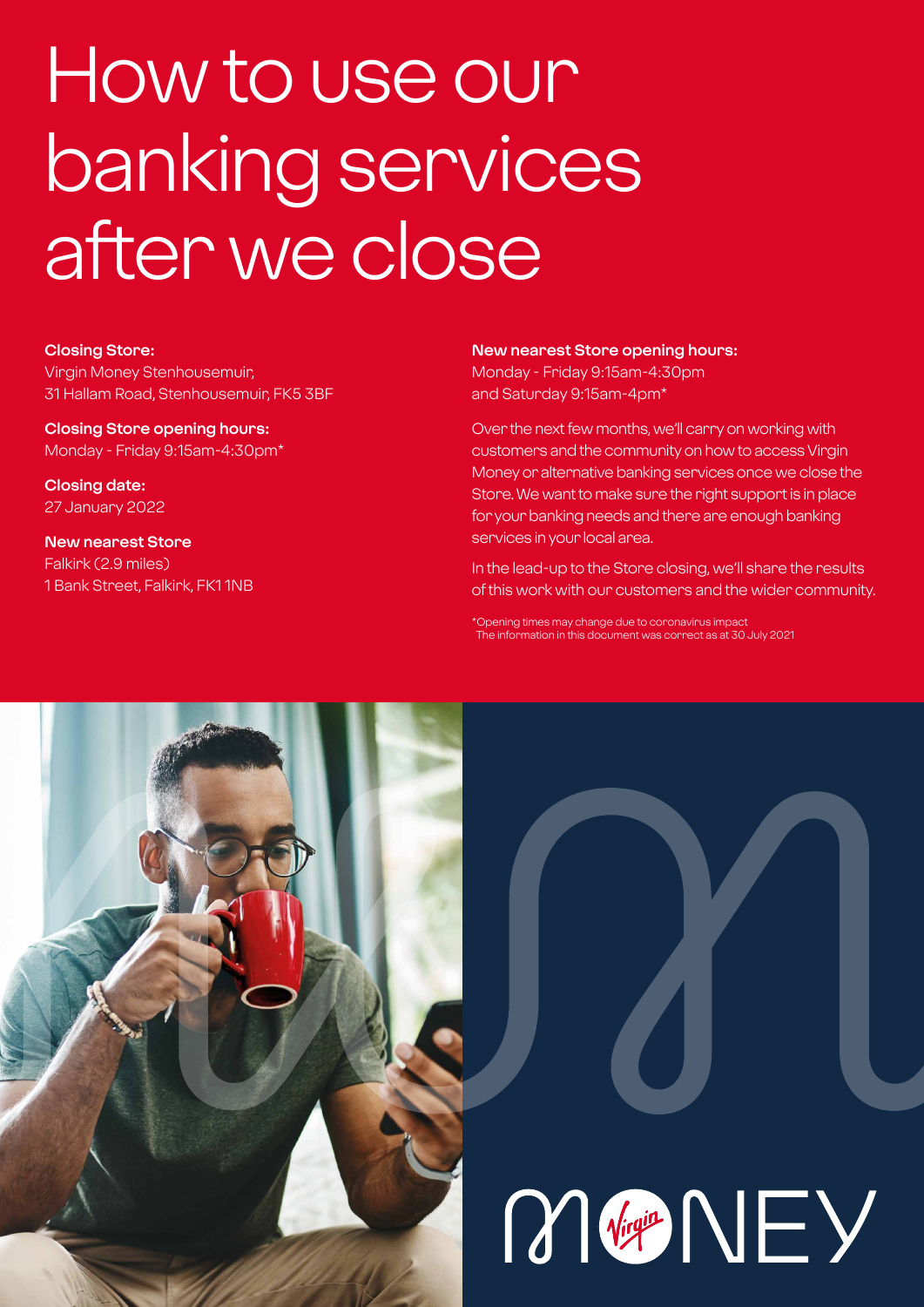# Understanding the impact of closing this Store

# Background

More and more customers are taking advantage of our digital services and only visiting Stores when they want to discuss a significant life event. Between April 2019 and July 2021 we've seen digital registrations increase from 48.7% to 57.6% across our personal customers, and daily internet banking and mobile app logins are up 66%.

It's important to balance investment in digital services with making sure our Store network continues to meet the needs of our customers. This means that we've made the difficult decision to close a number of Stores, including Stenhousemuir.

This decision has been reached after considerable thought and analysis which includes input from local management.

Our Stores will continue to be a really important part of what we do and we've recently refreshed and revitalised them now that we're one Virgin Money brand.

We've signed up to the UK Finance Access to Banking Standard and follow this for all Store closures: **[www.lendingstandardsboard.org.uk/wp-content/](http://www.lendingstandardsboard.org.uk/wp-content/uploads/2017/07/Access_to_Banking_Standard.pdf) [uploads/2017/07/Access\\_to\\_Banking\\_Standard.pdf](http://www.lendingstandardsboard.org.uk/wp-content/uploads/2017/07/Access_to_Banking_Standard.pdf)**. On 21 September 2020, the Financial Conduct Authority (FCA) introduced new standards which we'll also follow. More info can be found at **[www.fca.org.uk/publication/finalised](http://www.fca.org.uk/publication/finalised-guidance/fg20-03.pdf)[guidance/fg20-03.pdf](http://www.fca.org.uk/publication/finalised-guidance/fg20-03.pdf)**

# Considerations

In trying to decide whether to close a Store, we look at a lot of different things.

As well as how often a Store is used, we look at how local customers – including potentially vulnerable groups and business customers – will be able to carry on using banking services after the Store closes.

- > Number of customers using the Store
- > Number of other Stores we have in the area
- > Distance to nearest Store
- > Change in number of transactions in Store
- > Change in customer use of Store
- > Current lease on Store
- > ATM availability
- > Access to other banks in the area
- > Banking services at the local Post Office\*\*
- > Public transport to other Stores
- > Other ways to bank (e.g. mobile, internet and phone)
- \*\*Business customers will be charged their agreed tariff for transactions, except Change Giving where the costs are recharged monthly in arrears.

Our decision to close Stenhousemuir Store was influenced by the following:

- > We continue to see an increase in mobile use and customers signing up for digital services.
- > Should a customer wish to use a Store for general advice or to discuss a product, Falkirk Store is 2.9 miles away and there are a further 3 Stores within 16 miles.
- > There are other ATMs in the area that are free to use.
- > Our mobile, internet and telephone banking facilities allow customers to do most day-to-day tasks, like balance checks, viewing transactions, transferring money between accounts, paying bills and cancelling / amending regular payments. Customers can even pay in a cheque on the go.
- > Customers are also able to use our mobile app to make external payments in a number of different ways and we're continuing to make our digital banking services bigger and better.
- > The local full service Post Office is located nearby on 324-326 Main Street and provides personal and business customers with an alternative way to do their day-to-day banking transactions, such as cash withdrawals and paying in cash and cheques.
- > Customers can get all the information about our products and services, or raise any concerns by calling us on **0800 121 7365**. Our opening times are 7am to 9pm Monday to Saturday and 10am to 5pm on Sundays.
- > All our Stores offer an identical service, with good accessibility.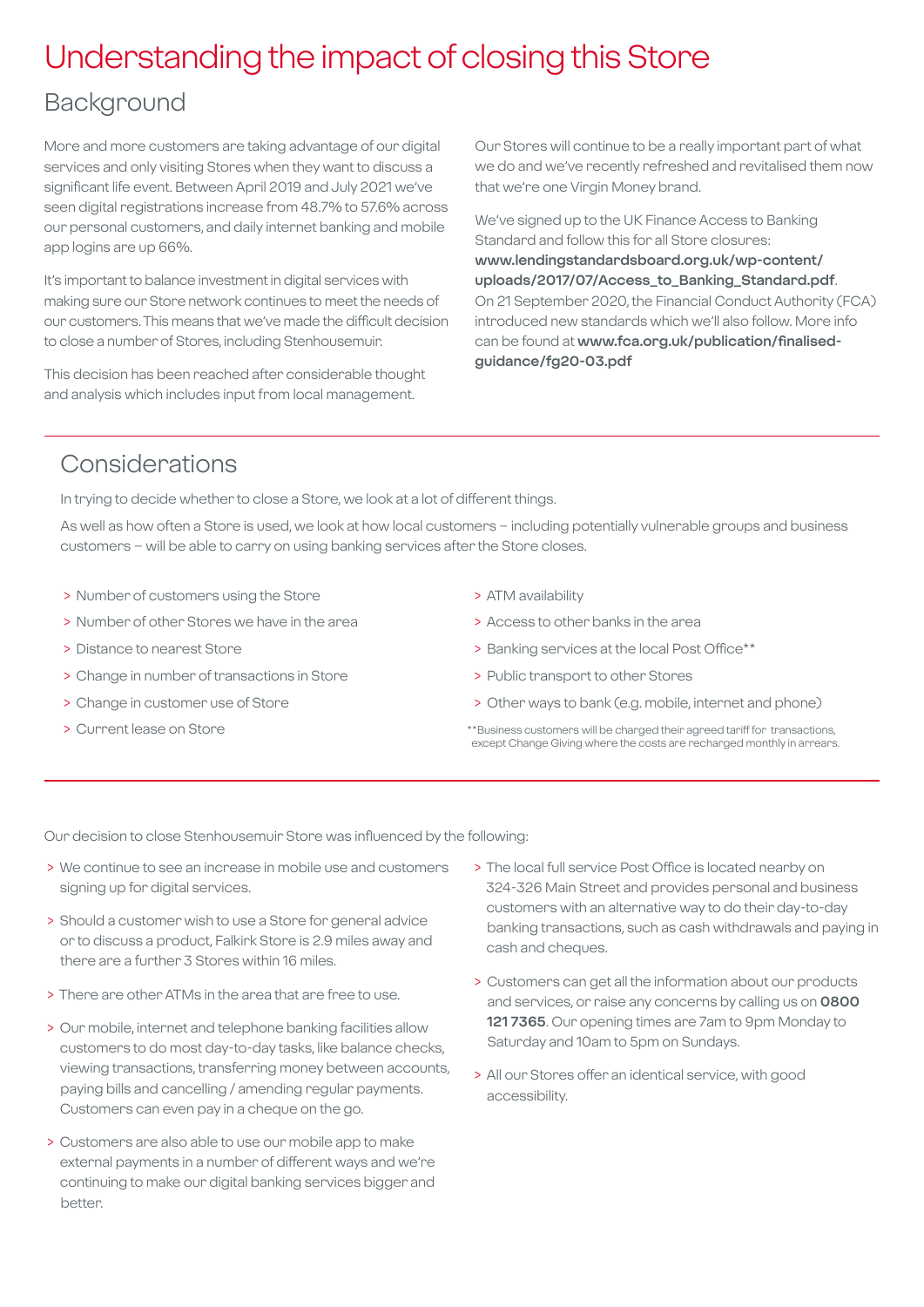# Understanding the impact of closing this Store

# What influenced our decision?

We've looked at how all customers, particularly those potentially vulnerable groups and businesses, can continue to access banking services after the Store closes. Below is some important info about how our customers are using the Store:

# 25%

#### **Transactions down year on year**

- > **63%** of customers visited the Store 3 times or less in the last 12 months (with more than half of these also using alternative channels with 54% digitally active)
- > Of our customers aged 70 and above, 52% visited the Store on 3 days or less during the last 12 months.
- > Potentially vulnerable customers (within one or more of the following; over 70 years old, receive benefits, have a basic Personal Current Account, are Store users only or are in arrears) 60% of those customers visited the Store on 3 days or less during the last 12 months.

 > Micro Enterprises & Charities Customer Insight - 57% of micro enterprises visited the Store on 3 days or less during the last 12 months, with 44% of transactions involving cash. 62% of charities visited the Store on 3 days or less during the last 12 months, with 48% involving cash.

Our Store colleagues will actively engage with customers, including those potentially vulnerable, to discuss their options and support how they'd like to bank, along with engaging with local groups in the community.

Details of the activities, additional support requirements, feedback received and remedial action needed will be included in the Store Review document, which will be available on our website and in Stores this December.

# Local information

Stenhousemuir is a town in the Central Lowlands and within the Falkirk council area of Scotland.

The town is 2 miles north-northwest of Falkirk and directly adjoins to Larbert in the west, where the nearest rail access is located.

## **Transport Links**

Local bus services run every 30 minutes between Stenhousemuir and Falkirk, with an estimated journey time of 20 minutes.

Road links between Stenhousemuir and Falkirk are good with various journey options from 11 minutes.

The Store is situated in the centre of Stenhousemuir. There are no other banks within the town, however, there's a free to use ATM and Post Office within 0.25 miles.

Falkirk Store, which is just 2.9 miles away, also offers extended opening hours through a Saturday service.

## **Mobile Phone Signal availability**

Stenhousemuir is well serviced by all national mobile phone networks 4G services available from all national operators, though at times EE and Three users may experience some problems with their voice and data coverage. (source Ofcom)

## **ISP & available speeds**

Stenhousemuir is well serviced by all national providers with standard and superfast broadband availability. (source Ofcom)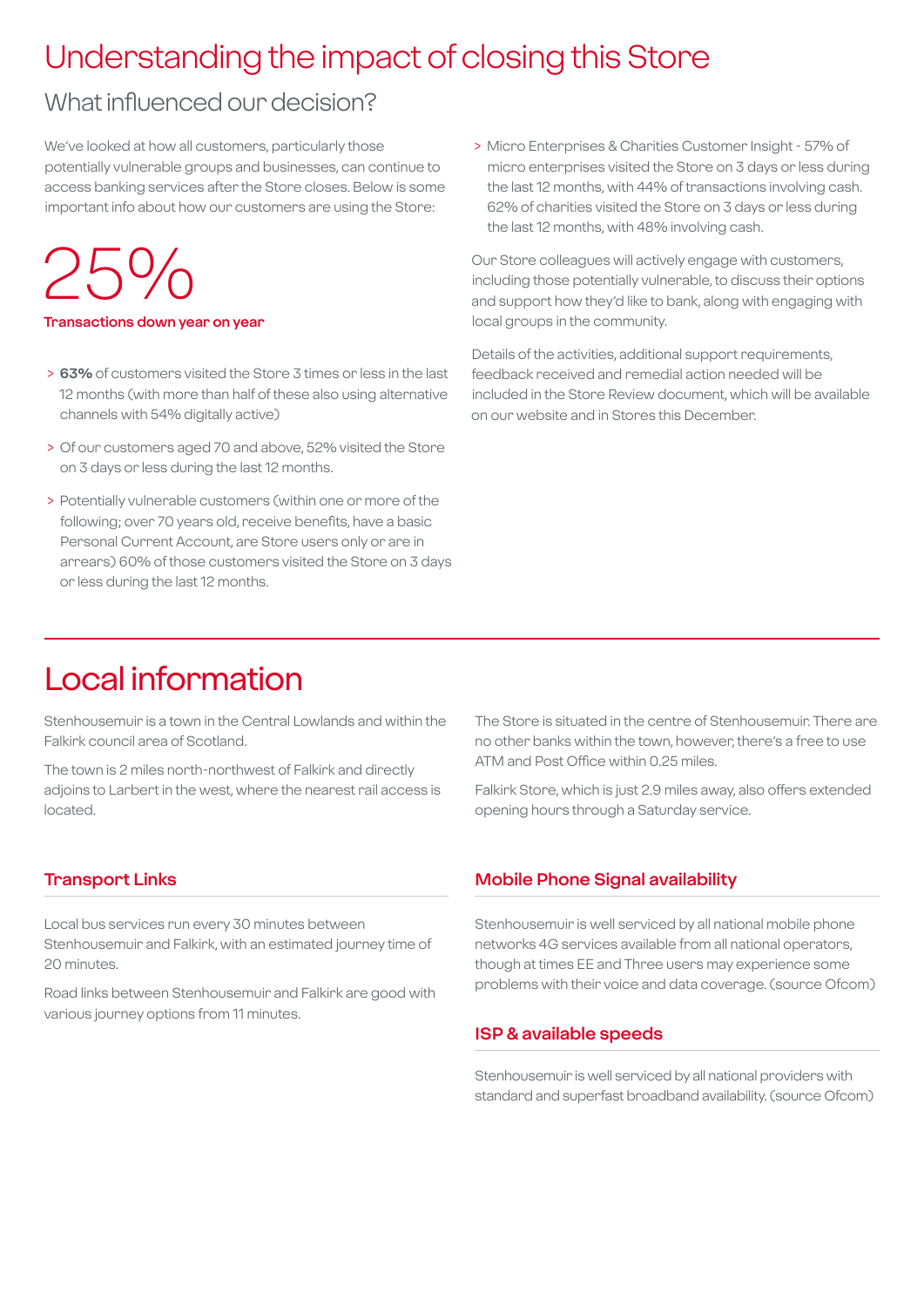# Distances to local services from the closing Store

## **Distance to our nearest Stores** virginmoney.com/store-finder



**Falkirk** 1 Bank Street, Falkirk, FK1 1NB Monday - Friday 9:15am-4:30pm and Saturday 9:15am-4pm\*

# $\left( \bigtriangledown \right)$ 9.3 miles

## **Stirling**

56 Murray Place, Stirling, FK8 2BX Monday - Friday 9:15am-4:30pm and Saturday 9:15am-4pm\*



## **Dunfermline**

64 High Street, Dunfermline, KY12 7DF Monday - Friday 9:15am-4:30pm and Saturday 9:15am-4pm\*



## **Kirkintilloch**

110 Cowgate, Kirkintilloch, G66 1JU Monday - Friday 9:15am-

4:30pm and Saturday 9:15am-1:15pm\*

# **Distance to Post Office**

## www.postoffice.co.uk/branch-finder



# 0.2 miles

**Stenhousemuir** 324-326 Main Street, Stenhousemuir, FK5 3JR Monday - Saturday 7am-10pm and Sunday 10am-9pm There is a full service Post Office available on Main Street in Stenhousemuir.

# **Competitor sites in current location?**

# **Nearest Link ATM**

link.co.uk/atm-locator





# 0.25 miles

**Your Cash at Early Till Late**

455 King Street, Stenhousemuir, FK5 4HX

# Other places you can bank locally





You can get a copy of this impact assessment on our website, in Store or by calling us.

- > 31 Hallam Road, Stenhousemuir, FK5 3BF
- > 0800 121 7365
- > virginmoney.com/store-closures